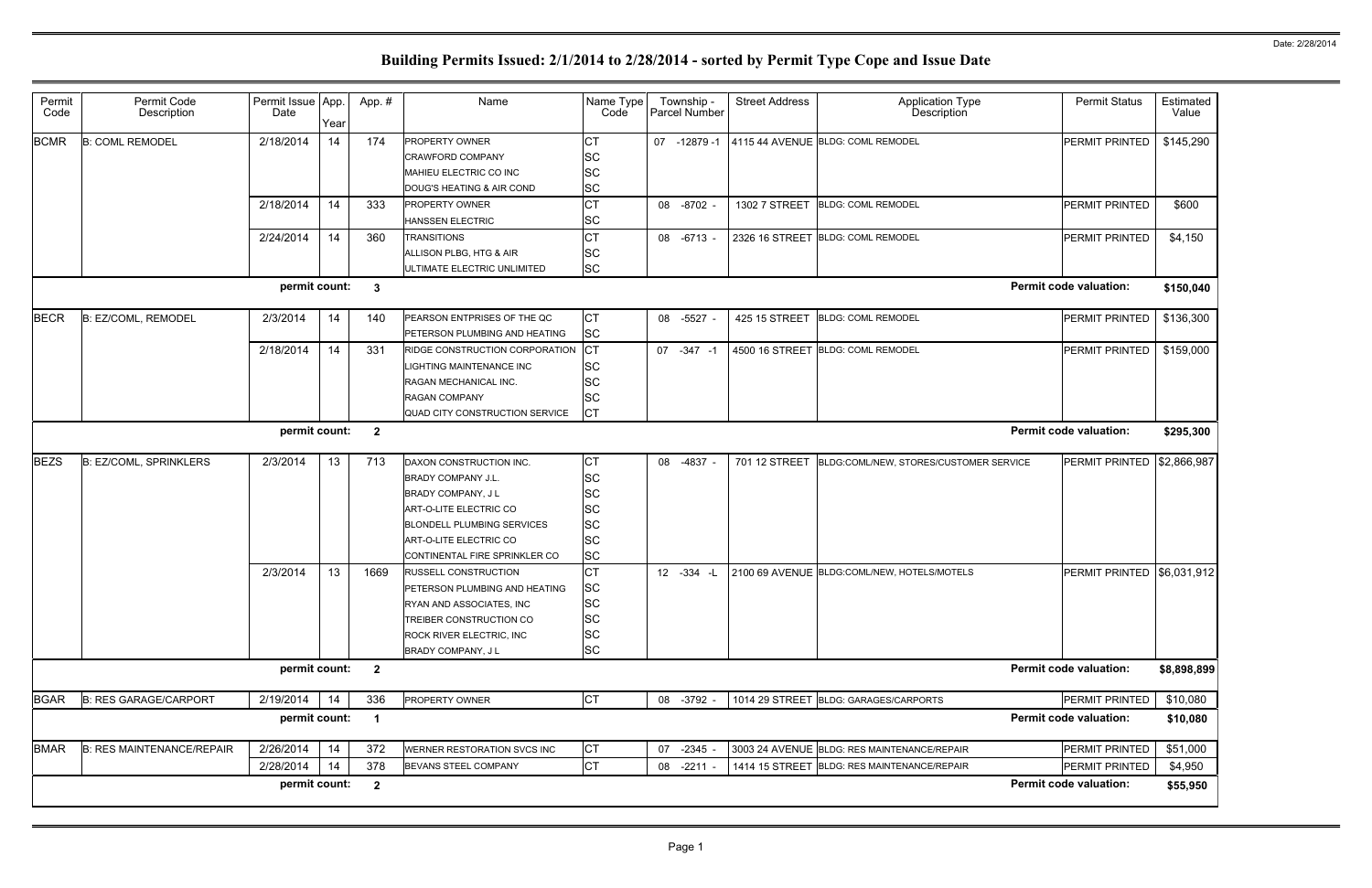| Permit<br>Code                                                 | Permit Code<br>Description                                      | Permit Issue App.<br>Date | Year | App.#        | Name                                                                                                     | Name Type<br>Code                         | Township -<br>Parcel Number | <b>Street Address</b>        | <b>Application Type</b><br>Description                 | <b>Permit Status</b>          | Estimated<br>Value |
|----------------------------------------------------------------|-----------------------------------------------------------------|---------------------------|------|--------------|----------------------------------------------------------------------------------------------------------|-------------------------------------------|-----------------------------|------------------------------|--------------------------------------------------------|-------------------------------|--------------------|
| <b>BRI</b>                                                     | <b>B: RES INVESTIGATION</b>                                     | 2/12/2014                 | 14   | 186          | <b>PROPERTY OWNER</b>                                                                                    | CT                                        | 07 -11388 -                 | 5111 34 AVENUE INVESTIGATION |                                                        | PERMIT PRINTED                | \$0                |
|                                                                |                                                                 | permit count:             |      | -1           |                                                                                                          |                                           |                             |                              |                                                        | <b>Permit code valuation:</b> | \$0                |
| <b>BRML</b>                                                    | <b>B: RES REMODEL</b>                                           | 2/3/2014                  | 14   | 139          | ZELNIO CONSTRUCTION, JOHN<br><b>CRUZ PLUMBING</b><br>MAHIEU ELECTRIC CO INC<br><b>B &amp; W TIN SHOP</b> | СT<br><b>SC</b><br><b>SC</b><br><b>SC</b> | $-14200 - 1$<br>07          |                              | 5315 19 AVENUE BLDG: RES REMODEL                       | PERMIT PRINTED                | \$26,000           |
|                                                                |                                                                 | 2/6/2014                  | 14   | 175          | <b>WALSTEN BUILDERS INC</b>                                                                              | <b>CT</b>                                 | $-11732$<br>07              |                              | 1601 11 AVENUE CBLDG: RES REMODEL                      | PERMIT PRINTED                | \$1,200            |
|                                                                |                                                                 | 2/19/2014                 | 14   | 335          | ROCK RIVER CONSTRUCTION<br><b>_ &amp; L ELECTRIC INC</b>                                                 | <b>CT</b><br><b>SC</b>                    | $-7132$<br>08               |                              | 836 18 AVENUE BLDG: RES REMODEL                        | PERMIT PRINTED                | \$28,000           |
|                                                                | <b>Permit code valuation:</b><br>permit count:<br>3<br>\$55,200 |                           |      |              |                                                                                                          |                                           |                             |                              |                                                        |                               |                    |
| <b>BRRF</b>                                                    | <b>B: RES ROOFING</b>                                           | 2/11/2014                 | 14   | 182          | <b>LOMMELL MICHAEL</b>                                                                                   | СT                                        | 08<br>-5158 -A              |                              | 1843 13 STREET BLDG: RES MAINTENANCE/REPAIR            | PERMIT PRINTED                | \$5,850            |
|                                                                |                                                                 | 2/11/2014                 | 14   | 183          | <b>LOMMELL MICHAEL</b>                                                                                   | <b>CT</b>                                 | 08<br>$-5158 - A$           |                              | 1845 13 STREET BLDG: RES MAINTENANCE/REPAIR            | PERMIT PRINTED                | \$5,850            |
|                                                                |                                                                 | 2/24/2014                 | 14   | 361          | <b>VERN'S HOME IMPROVEMENT</b>                                                                           | <b>CT</b>                                 | 08<br>$-5041$               |                              | 1816 11 STREET BLDG: RES MAINTENANCE/REPAIR            | PERMIT PRINTED                | \$4,500            |
| permit count:<br><b>Permit code valuation:</b><br>$\mathbf{3}$ |                                                                 |                           |      |              |                                                                                                          |                                           |                             |                              |                                                        | \$16,200                      |                    |
| <b>BRSA</b>                                                    | <b>B: RES ADDITION</b>                                          | 2/27/2014                 | 12   | 2166         | <b>TAYLOR GARAGES INC</b><br>AMERICAN ELECTRIC INC<br><b>CRUZ PLUMBING</b>                               | СT<br><b>SC</b><br><b>SC</b>              | 07<br>-7370 -1              |                              | 4921 28 AVENUE BLDG: RES ADDITION                      | PERMIT PRINTED                | \$49,000           |
|                                                                |                                                                 | 2/27/2014                 | 12   | 772          | <b>PROPERTY OWNER</b><br>PROPERTY OWNER                                                                  | <b>CT</b><br><b>SC</b>                    | 08 -7565                    |                              | 3005 14 STREET BLDG: RES ADDITION                      | PERMIT PRINTED                | \$45,000           |
|                                                                |                                                                 | permit count:             |      | $\mathbf{2}$ |                                                                                                          |                                           |                             |                              |                                                        | <b>Permit code valuation:</b> | \$94,000           |
| BSEZ                                                           | B: EZ/COML, SIGN                                                | 2/3/2014                  | 14   | 142          | ACME SIGN COMPANY INC                                                                                    | <b>CT</b>                                 | 08<br>$-5822 - 1$           | 1102 4 AVENUE BLDG: SIGN     |                                                        | PERMIT PRINTED                | \$5,900            |
|                                                                |                                                                 | 2/3/2014                  | 14   | 141          | <b>RIVERBEND SIGNWORKS</b>                                                                               | <b>CT</b>                                 | $-9465$<br>08               | 181 17 STREET BLDG: SIGN     |                                                        | PERMIT PRINTED                | \$1,150            |
|                                                                |                                                                 | 2/10/2014                 | 14   | 179          | <b>IMPACT SIGN COMPANY</b>                                                                               | СT                                        | 08<br>$-5418$               | 1601 RIVER DRIVEBLDG: SIGN   |                                                        | PERMIT PRINTED                | \$2,208            |
|                                                                |                                                                 | 2/26/2014                 | 14   | 371          | <b>LANGE SIGN GROUP</b>                                                                                  | <b>CT</b>                                 | $-5799$<br>08               | 1122 5 AVENUE BLDG: SIGN     |                                                        | PERMIT PRINTED                | \$1,496            |
|                                                                |                                                                 | permit count:             |      | -4           |                                                                                                          |                                           |                             |                              |                                                        | <b>Permit code valuation:</b> | \$10,754           |
| <b>BSMT</b>                                                    | <b>B: RES BASEMENT WATERPROOF</b>                               | 2/7/2014                  | 14   | 177          | MIDWEST RECONSTRUCTION CO                                                                                | <b>CT</b>                                 | 07 -14298                   |                              | 3403 79 STREET BLDG: RES MAINTENANCE/REPAIR            | PERMIT PRINTED                | \$10,107           |
|                                                                |                                                                 | 2/12/2014                 | 14   | 188          | MENTING MASONRY & WATERPROOFIN                                                                           | <b>ICT</b>                                | -4752<br>08                 |                              | 1314 14 STREET BLDG: RES MAINTENANCE/REPAIR            | PERMIT PRINTED                | \$3,600            |
|                                                                |                                                                 | 2/18/2014                 | 14   | 332          | MENTING MASONRY & WATERPROOFIN                                                                           | <b>ICT</b>                                | 08 -7709                    |                              | 1012 16 AVENUE BLDG: RES MAINTENANCE/REPAIR            | PERMIT PRINTED                | \$3,800            |
|                                                                |                                                                 | 2/25/2014                 | 14   | 366          | MIDWEST RECONSTRUCTION CO                                                                                | CT                                        | 07                          |                              | -13184 -15 3 36 AVENUE COLBLDG: RES MAINTENANCE/REPAIR | PERMIT PRINTED                | \$2,759            |
|                                                                |                                                                 | 2/25/2014                 | 14   | 365          | MIDWEST RECONSTRUCTION CO                                                                                | <b>CT</b>                                 | 07<br>-13341 -              |                              | VILDERNESS COUBLDG: RES MAINTENANCE/REPAIR             | PERMIT PRINTED                | \$3,800            |
|                                                                |                                                                 | 2/25/2014                 | 14   | 367          | MIDWEST RECONSTRUCTION CO                                                                                | <b>CT</b>                                 | 08 -3303                    |                              | 2343 23 AVENUE BLDG: RES MAINTENANCE/REPAIR            | PERMIT PRINTED                | \$5,639            |
|                                                                |                                                                 | permit count:             |      | 6            |                                                                                                          |                                           |                             |                              |                                                        | <b>Permit code valuation:</b> | \$29,705           |
| <b>BWC</b>                                                     | <b>B: WRECK COMMERCIAL BLDG</b>                                 | 2/18/2014                 | 14   | 334          | LOHMAN EXCAVATING & DEMO                                                                                 | <b>CT</b>                                 | 08 -2684                    |                              | 5027 4 AVENUE WRECK: COMMERCIAL 5+ FAMILY STRUCTURE    | PERMIT PRINTED                | \$39,000           |
|                                                                | permit count:<br><b>Permit code valuation:</b><br>\$39,000      |                           |      |              |                                                                                                          |                                           |                             |                              |                                                        |                               |                    |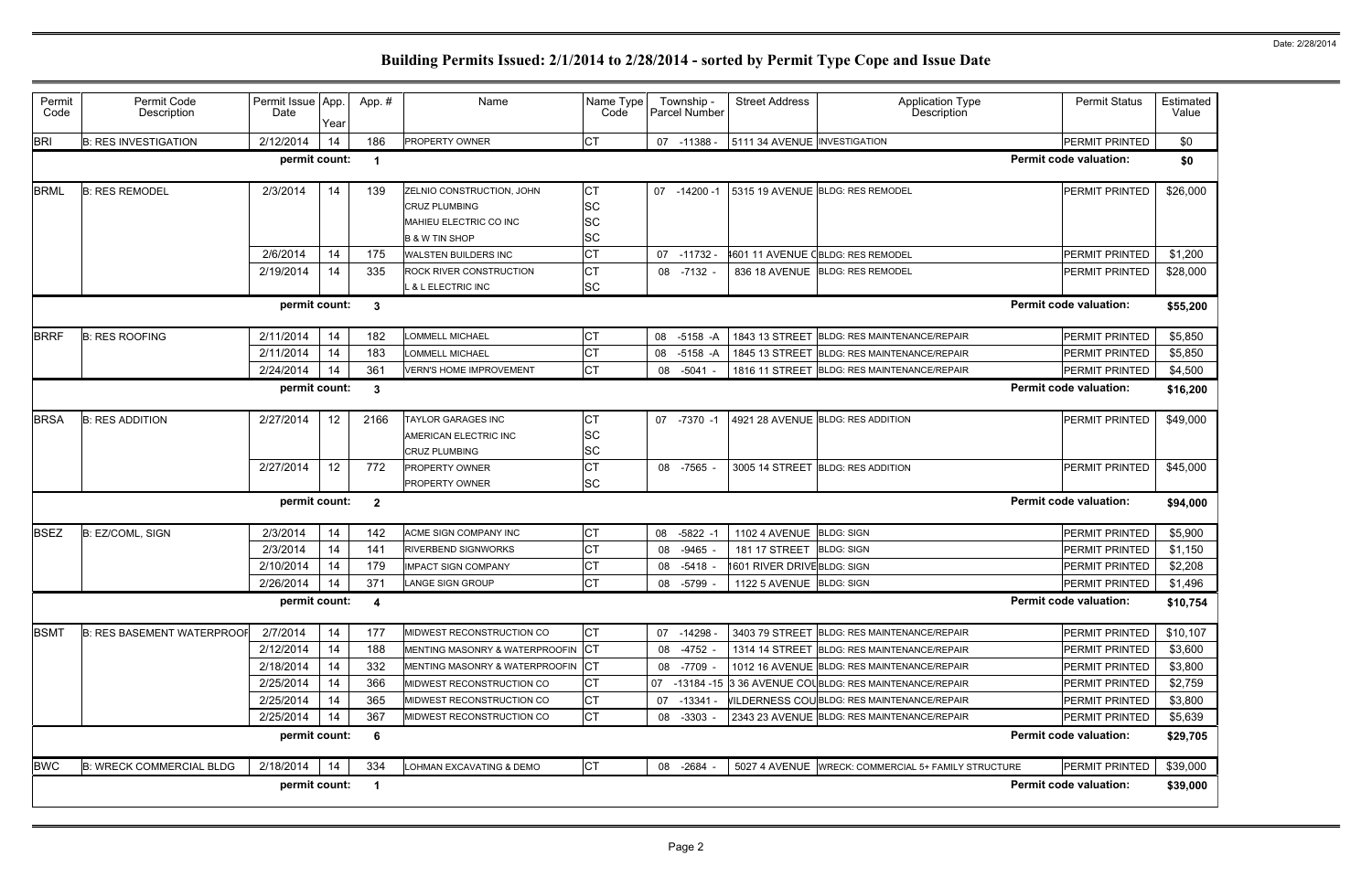| Permit<br>Code   | Permit Code<br>Description                     | Permit Issue App.<br>Date | Year | App. #                  | Name                             | Name Type<br>Code | Township -<br>Parcel Number | <b>Street Address</b>         | <b>Application Type</b><br>Description                | <b>Permit Status</b>          | Estimated<br>Value |
|------------------|------------------------------------------------|---------------------------|------|-------------------------|----------------------------------|-------------------|-----------------------------|-------------------------------|-------------------------------------------------------|-------------------------------|--------------------|
| DRN <sub>1</sub> | <b>ENG: CLASS 1 DRAINAGE</b>                   | 2/18/2014                 | 14   | 334                     | LOHMAN EXCAVATING & DEMO         | СT                | 08 -2684                    |                               | 5027 4 AVENUE WRECK: COMMERCIAL 5+ FAMILY STRUCTURE   | PERMIT PRINTED                | \$39,000           |
|                  |                                                | 2/19/2014                 | 14   | 336                     | PROPERTY OWNER                   | <b>CT</b>         | 08<br>-3792                 |                               | 1014 29 STREET BLDG: GARAGES/CARPORTS                 | PERMIT PRINTED                | \$10,080           |
|                  |                                                | permit count:             |      | $\overline{2}$          |                                  |                   |                             |                               |                                                       | <b>Permit code valuation:</b> | \$49,080           |
| DRN <sub>2</sub> | <b>ENG: CLASS 2 DRAINAGE</b>                   | 2/26/2014                 | 14   | 373                     | <b>RUSSELL CONSTRUCTION</b>      | <b>CT</b>         | $07 - 274 - 3$              |                               | 6600 34 AVENUE ENG: DRAINAGE PERMIT                   | PERMIT PRINTED                | \$0                |
|                  |                                                | permit count:             |      | $\overline{\mathbf{1}}$ |                                  |                   |                             |                               |                                                       | <b>Permit code valuation:</b> | \$0                |
| <b>EC</b>        | E: COML ELECTRICAL                             | 2/4/2014                  | 14   | 143                     | ACME SIGN COMPANY INC            | СT                | 07 -83 -                    | 4241 23 AVENUE BLDG: SIGN     |                                                       | PERMIT PRINTED                | \$6,050            |
|                  |                                                | 2/12/2014                 | 14   | 187                     | AMERICAN ELECTRIC INC            | СT                | $-1353$<br>08               |                               | 2028 7 AVENUE ELEC: WIRING, MISC                      | <b>FINAL INSPECTION</b>       | \$0                |
|                  |                                                | 2/12/2014                 | 14   | 192                     | <b>RUSSELL CONSTRUCTION</b>      | СT                | 12 -334 -L                  |                               | 2100 69 AVENUE BLDG: INSPECTION PURPOSES              | PERMIT PRINTED                | \$0                |
|                  |                                                |                           |      |                         | ROCK RIVER ELECTRIC, INC         | SC                |                             |                               |                                                       |                               |                    |
|                  |                                                |                           |      |                         | PETERSON PLUMBING AND HEATING    | <b>SC</b>         |                             |                               |                                                       |                               |                    |
|                  |                                                |                           |      |                         | BRADY COMPANY, J L               | SC                |                             |                               |                                                       |                               |                    |
|                  |                                                | 2/19/2014                 | 14   | 333                     | <b>PROPERTY OWNER</b>            | СT                | 08 -8702                    | 1302 7 STREET                 | <b>BLDG: COML REMODEL</b>                             | <b>PERMIT PRINTED</b>         | \$600              |
|                  |                                                |                           |      |                         | <b>HANSSEN ELECTRIC</b>          | <b>SC</b>         |                             |                               |                                                       |                               |                    |
|                  |                                                | 2/20/2014                 | 14   | 174                     | <b>PROPERTY OWNER</b>            | СT                | 07<br>-12879 -1             |                               | 4115 44 AVENUE BLDG: COML REMODEL                     | PERMIT PRINTED                | \$145,290          |
|                  |                                                |                           |      |                         | <b>CRAWFORD COMPANY</b>          | SC                |                             |                               |                                                       |                               |                    |
|                  |                                                |                           |      |                         | MAHIEU ELECTRIC CO INC           | SC                |                             |                               |                                                       |                               |                    |
|                  |                                                |                           |      |                         | DOUG'S HEATING & AIR COND        | <b>SC</b>         |                             |                               |                                                       |                               |                    |
|                  |                                                | 2/27/2014                 | 14   | 360                     | <b>TRANSITIONS</b>               | СT                | 08 -6713                    |                               | 2326 16 STREET BLDG: COML REMODEL                     | PERMIT PRINTED                | \$4,150            |
|                  |                                                |                           |      |                         | ALLISON PLBG, HTG & AIR          | SC                |                             |                               |                                                       |                               |                    |
|                  |                                                |                           |      |                         | ULTIMATE ELECTRIC UNLIMITED      | <b>SC</b>         |                             |                               |                                                       |                               |                    |
|                  |                                                | permit count:             |      | 6                       |                                  |                   |                             |                               |                                                       | <b>Permit code valuation:</b> | \$156,090          |
| ECM6             | E: COML ELCT MTR RECNCT (6 M $\vert$ 2/24/2014 |                           | 14   | 350                     | <b>LIGHTING MAINTENANCE INC</b>  | <b>CT</b>         | 08 -1283                    |                               | 1509 16 AVENUE ELCT: ELCT MTR RECONNCT AFTER 6 MONTHS | PERMIT PRINTED                | \$0                |
|                  |                                                | permit count:             |      | -1                      |                                  |                   |                             |                               |                                                       | <b>Permit code valuation:</b> | \$0                |
| ER               | <b>E: RES ELECTRICAL</b>                       | 2/5/2014                  | 14   | 169                     | AMERICAN ELECTRIC INC            | СT                | 08 -6254                    | 417 46 STREET ELEC: REPAIR    |                                                       | PERMIT PRINTED                | \$0                |
|                  |                                                | 2/10/2014                 | 14   | 178                     | FW PROPERTY MAINTENANCE          | СT                | 08 -2417 -                  | 110 18 AVENUE ELEC: SERVICE   |                                                       | <b>FINAL INSPECTION</b>       | \$0                |
|                  |                                                | 2/10/2014                 | 14   | 93                      | THEN AND NOW CONSTRUCTION        | СT                | 08 -9361 -                  |                               | 17 STREET COUFBLDG: RES REMODEL                       | PERMIT PRINTED                | \$39,000           |
|                  |                                                |                           |      |                         | THREE SAINTS PLUMBING            | <b>SC</b>         |                             |                               |                                                       |                               |                    |
|                  |                                                |                           |      |                         | KLAUER HEATING & AC LTD          | <b>SC</b>         |                             |                               |                                                       |                               |                    |
|                  |                                                |                           |      |                         | ADVANTAGE ELCTRL SERVICES INC    | <b>SC</b>         |                             |                               |                                                       |                               |                    |
|                  |                                                | 2/12/2014                 | 14   | 193                     | <b>BLACKHAWK ENTERPRISES</b>     | <b>CT</b>         | 07 -359 -                   | 3415 45 AVENUE AELEC: SERVICE |                                                       | PERMIT PRINTED                | \$0                |
|                  |                                                | 2/14/2014                 | 14   | 139                     | <b>ZELNIO CONSTRUCTION, JOHN</b> | <b>CT</b>         | 07 -14200 -1                |                               | 5315 19 AVENUE BLDG: RES REMODEL                      | PERMIT PRINTED                | \$26,000           |
|                  |                                                |                           |      |                         | <b>CRUZ PLUMBING</b>             | SC                |                             |                               |                                                       |                               |                    |
|                  |                                                |                           |      |                         | MAHIEU ELECTRIC CO INC           | SC                |                             |                               |                                                       |                               |                    |
|                  |                                                |                           |      |                         | <b>B &amp; W TIN SHOP</b>        | <b>SC</b>         |                             |                               |                                                       |                               |                    |
|                  |                                                | 2/24/2014                 | 14   | 335                     | <b>ROCK RIVER CONSTRUCTION</b>   | <b>CT</b>         | 08 -7132 -                  |                               | 836 18 AVENUE BLDG: RES REMODEL                       | PERMIT PRINTED                | \$28,000           |
|                  |                                                |                           |      |                         | L & L ELECTRIC INC               | SC                |                             |                               |                                                       |                               |                    |
|                  |                                                | 2/27/2014                 | 14   | 376                     | GPE INC.                         | <b>CT</b>         | 08 -4812 -                  |                               | 1123 12 AVENUE ELEC: WIRING, MISC                     | PERMIT PRINTED                | \$0                |
|                  |                                                | 2/27/2014                 |      |                         | PROPERTY OWNER                   |                   |                             |                               |                                                       |                               |                    |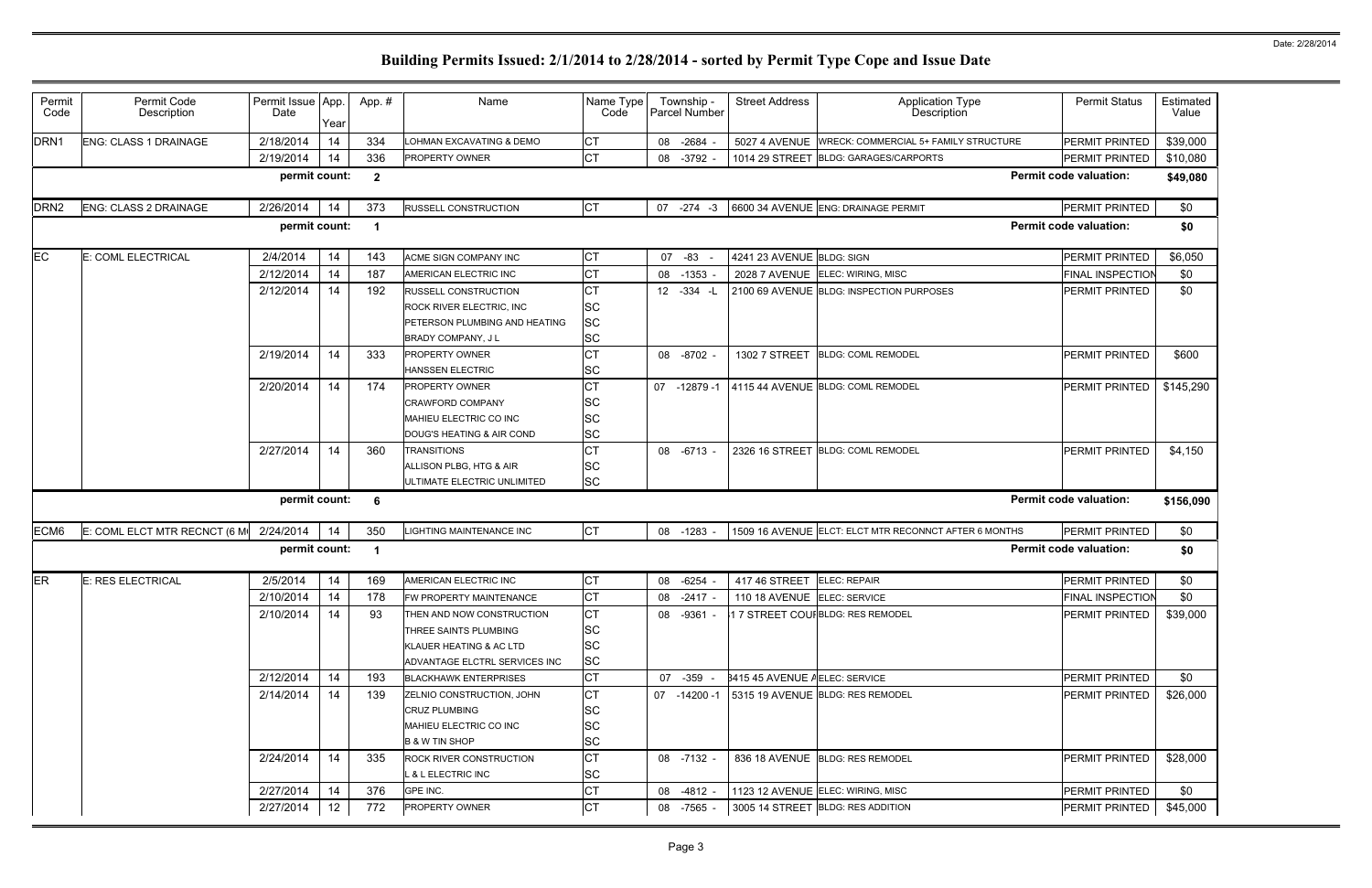| Permit<br>Code   | Permit Code<br>Description    | Permit Issue App.<br>Date | Year | App. #         | Name                                                                                                                                                                                                                                                    | Name Type<br>Code                                                        | Township -<br>Parcel Number | <b>Street Address</b>          | <b>Application Type</b><br>Description                | <b>Permit Status</b>          | Estimated<br>Value |
|------------------|-------------------------------|---------------------------|------|----------------|---------------------------------------------------------------------------------------------------------------------------------------------------------------------------------------------------------------------------------------------------------|--------------------------------------------------------------------------|-----------------------------|--------------------------------|-------------------------------------------------------|-------------------------------|--------------------|
| ER               | <b>E: RES ELECTRICAL</b>      | 2/27/2014                 | 12   | 772            | <b>PROPERTY OWNER</b>                                                                                                                                                                                                                                   | <b>SC</b>                                                                | 08 -7565                    |                                | 3005 14 STREET BLDG: RES ADDITION                     | PERMIT PRINTED                | \$45,000           |
|                  |                               | permit count:             |      | -8             |                                                                                                                                                                                                                                                         |                                                                          |                             |                                |                                                       | <b>Permit code valuation:</b> | \$138,000          |
| ERM <sub>6</sub> | E: RES ELCT MTR RECNCT (6 MO) | 2/4/2014                  | 14   | 144            | MAHIEU ELECTRIC CO INC                                                                                                                                                                                                                                  | <b>CT</b>                                                                | 08 -3292                    |                                | 1907 24 STREET ELCT: ELCT MTR RECONNCT AFTER 6 MONTHS | PERMIT PRINTED                | \$0                |
|                  |                               | permit count:             |      | -1             |                                                                                                                                                                                                                                                         |                                                                          |                             |                                |                                                       | <b>Permit code valuation:</b> | \$0                |
| <b>EZC</b>       | E: EZ/COML, ELECTRICAL        | 2/4/2014                  | 14   | 142            | ACME SIGN COMPANY INC                                                                                                                                                                                                                                   | СT                                                                       | 08<br>$-5822 - 1$           | 1102 4 AVENUE BLDG: SIGN       |                                                       | PERMIT PRINTED                | \$5,900            |
|                  |                               | 2/5/2014                  | 14   | 56             | <b>BLACKHAWK BUILDERS</b><br>BLONDELL PLUMBING SERVICES<br>MAHIEU ELECTRIC CO INC                                                                                                                                                                       | СT<br><b>SC</b><br><b>SC</b>                                             | 08 -7210                    |                                | 2201 7 AVENUE BLDG: COML REMODEL                      | PERMIT PRINTED                | \$22,000           |
|                  |                               | 2/10/2014                 | 13   | 2735           | MADISON CONSTRUCTION COMPANY<br>MADISON CONSTRUCTION COMPANY<br>TRI-CITY ELECTRIC COMPANY<br>TRI-CITY ELECTRIC COMPANY<br>CRAWFORD HEATING & COOLING<br><b>CRAWFORD HEATING &amp; COOLING</b><br>TRI-CITY ELECTRIC COMPANY<br>TRI-CITY ELECTRIC COMPANY | <b>CT</b><br>СT<br>SC<br>SC<br><b>SC</b><br>SC<br><b>SC</b><br><b>SC</b> | 08<br>-9407                 |                                | 2900 RIVER DRIVE BLDG:RES/NEW, 5+ FAMILY DWELLING     | PERMIT PRINTED                | #########          |
|                  |                               | 2/14/2014                 | 14   | 116            | <b>REEN CONSTRUCTION</b><br>PETERSON PLUMBING AND HEATING<br>GPE INC.                                                                                                                                                                                   | <b>CT</b><br>SC<br><b>SC</b>                                             | 08 -5799                    |                                | 1122 5 AVENUE BLDG: COML REMODEL                      | <b>PERMIT PRINTED</b>         | \$105,298          |
|                  |                               | 2/19/2014                 | 14   | 331            | RIDGE CONSTRUCTION CORPORATION<br>LIGHTING MAINTENANCE INC<br>RAGAN MECHANICAL INC.<br>RAGAN COMPANY                                                                                                                                                    | <b>CT</b><br><b>SC</b><br>SC<br><b>SC</b>                                | 07 -347 -1                  |                                | 4500 16 STREET BLDG: COML REMODEL                     | PERMIT PRINTED                | \$159,000          |
|                  |                               | permit count:             |      | -5             |                                                                                                                                                                                                                                                         |                                                                          |                             |                                |                                                       | <b>Permit code valuation:</b> | \$14,138,160       |
| <b>EZR</b>       | E: EZ/RES, ELECTRICAL         | 2/4/2014                  | 14   | 149            | SHAW ELECTRIC INC<br>SHAW ELECTRIC INC<br>SHAW ELECTRIC INC                                                                                                                                                                                             | СT<br>UI<br>СT                                                           | 08 -5559                    | 1203 5 AVENUE ELEC: REMODEL    |                                                       | PERMIT PRINTED                | \$0                |
|                  |                               | permit count:             |      | $\overline{1}$ |                                                                                                                                                                                                                                                         |                                                                          |                             |                                |                                                       | <b>Permit code valuation:</b> | \$0                |
| <b>MC</b>        | M: COML MECHANICAL            | 2/4/2014                  | 13   | 2955           | PROPERTY OWNER<br><b>ERICKSON PLUMBING</b><br>MAHIEU ELECTRIC CO INC<br>DOUG'S HEATING & AIR COND                                                                                                                                                       | CТ<br>SC<br>SC<br><b>SC</b>                                              | 08 -3807 -2                 |                                | 501 34 STREET BLDG: COML REMODEL                      | PERMIT PRINTED                | \$47,541           |
|                  |                               | 2/12/2014                 | 14   | 192            | <b>RUSSELL CONSTRUCTION</b><br>ROCK RIVER ELECTRIC, INC<br><b>PETERSON PLUMBING AND HEATING</b><br>BRADY COMPANY, JL                                                                                                                                    | СT<br><b>SC</b><br><b>SC</b><br><b>SC</b>                                | 12 - 334 - L                |                                | 2100 69 AVENUE BLDG: INSPECTION PURPOSES              | PERMIT PRINTED                | \$0                |
|                  |                               | 2/20/2014                 | 14   | 339            | DOUG'S HEATING & AIR COND                                                                                                                                                                                                                               | СT                                                                       | 07 -12822 -                 | 1529 46 AVENUE HTG: GAS PIPING |                                                       | PERMIT PRINTED                | \$0                |
|                  |                               | 2/20/2014                 | 14   | 174            | PROPERTY OWNER                                                                                                                                                                                                                                          | СT                                                                       | 07<br>-12879 -1             |                                | 4115 44 AVENUE BLDG: COML REMODEL                     | PERMIT PRINTED                | \$145,290          |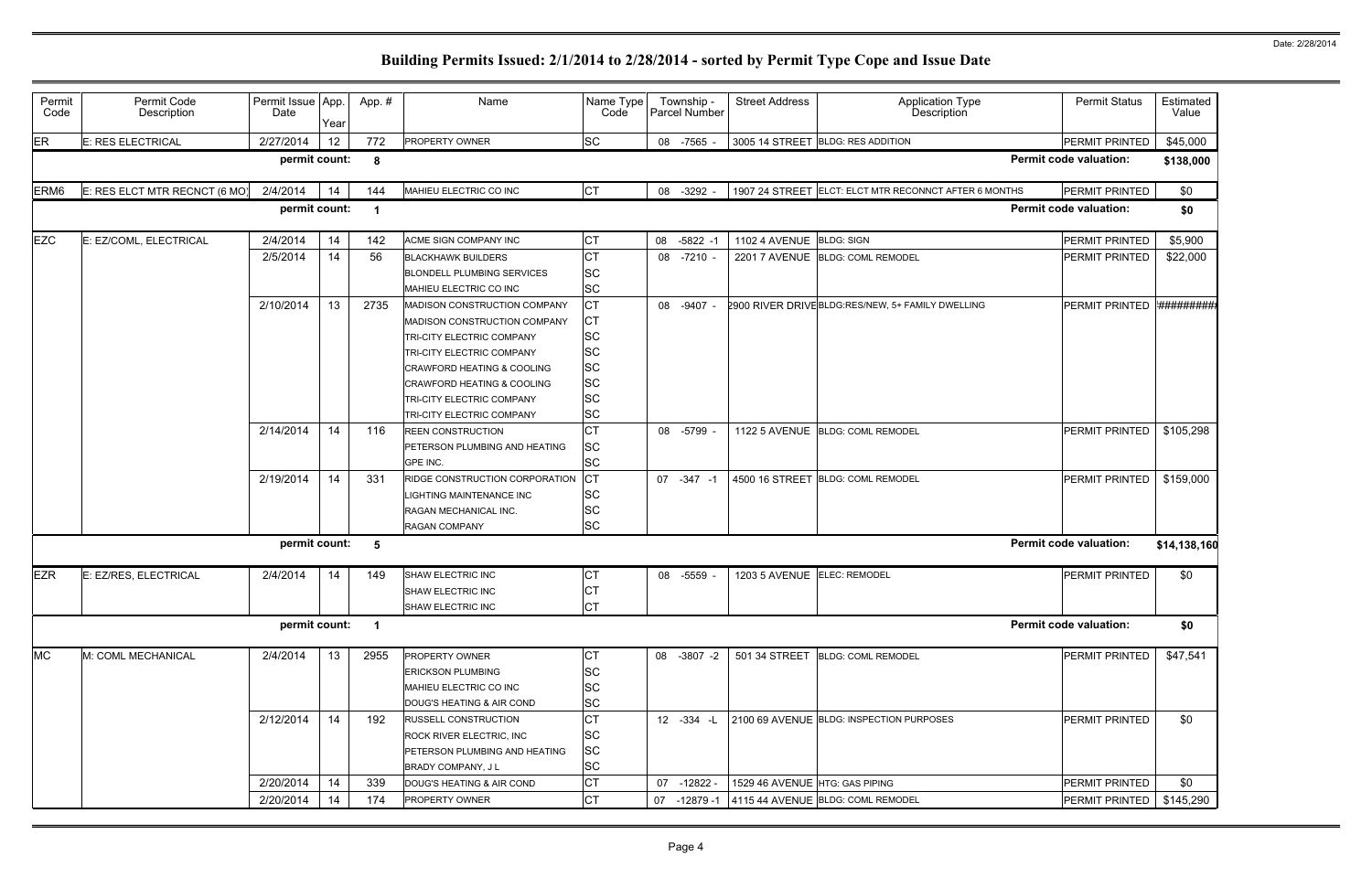| Permit<br>Code                                      | Permit Code<br>Description   | Permit Issue App.<br>Date | Year | App.#                   | Name                                                                                                                            | Name Type<br>Code                          | Township -<br><b>Parcel Number</b> | <b>Street Address</b> | Application Type<br>Description                       | <b>Permit Status</b>          | Estimated<br>Value |
|-----------------------------------------------------|------------------------------|---------------------------|------|-------------------------|---------------------------------------------------------------------------------------------------------------------------------|--------------------------------------------|------------------------------------|-----------------------|-------------------------------------------------------|-------------------------------|--------------------|
| <b>MC</b>                                           | M: COML MECHANICAL           | 2/20/2014                 | 14   | 174                     | <b>CRAWFORD COMPANY</b><br>MAHIEU ELECTRIC CO INC<br>DOUG'S HEATING & AIR COND                                                  | <b>SC</b><br>SC<br><b>SC</b>               | -12879 -1<br>07                    |                       | 4115 44 AVENUE BLDG: COML REMODEL                     | PERMIT PRINTED                | \$145,290          |
|                                                     |                              | 2/24/2014                 | 14   | 360                     | <b>TRANSITIONS</b><br>ALLISON PLBG, HTG & AIR<br>ULTIMATE ELECTRIC UNLIMITED                                                    | <b>CT</b><br><b>SC</b><br><b>SC</b>        | 08 -6713 -                         |                       | 2326 16 STREET BLDG: COML REMODEL                     | PERMIT PRINTED                | \$4,150            |
|                                                     |                              | 2/25/2014                 | 14   | 362                     | KALE HEATING & AC                                                                                                               | <b>CT</b>                                  | 07 -13287 -                        |                       | 4201 22 AVENUE HTG: BOILER/FURNACE, REPLACE           | PERMIT PRINTED                | \$0                |
| permit count:<br><b>Permit code valuation:</b><br>6 |                              |                           |      |                         |                                                                                                                                 |                                            |                                    |                       |                                                       |                               | \$196,981          |
| <b>MEZC</b>                                         | M: EZ/COML, MECHANICAL       | 2/10/2014                 | 13   | 2735                    | MADISON CONSTRUCTION COMPANY<br>TRI-CITY ELECTRIC COMPANY<br><b>CRAWFORD HEATING &amp; COOLING</b><br>TRI-CITY ELECTRIC COMPANY | CТ<br><b>SC</b><br><b>SC</b><br><b>SC</b>  | 08 -9407 -                         |                       | 2900 RIVER DRIVE BLDG:RES/NEW, 5+ FAMILY DWELLING     | <b>PERMIT PRINTED</b>         | *#########         |
|                                                     |                              | 2/25/2014                 | 14   | 331                     | RIDGE CONSTRUCTION CORPORATION<br>LIGHTING MAINTENANCE INC<br>RAGAN MECHANICAL INC.<br><b>RAGAN COMPANY</b>                     | <b>ICT</b><br>SC<br><b>SC</b><br><b>SC</b> | 07 -347 -1                         |                       | 4500 16 STREET BLDG: COML REMODEL                     | PERMIT PRINTED                | \$159,000          |
|                                                     |                              | permit count:             |      | $\overline{\mathbf{2}}$ |                                                                                                                                 |                                            |                                    |                       |                                                       | <b>Permit code valuation:</b> | \$14,004,962       |
| <b>MORO</b>                                         | B: INDIVIDUAL ROOMS W/I BLDG | 2/12/2014                 | 14   | 192                     | <b>RUSSELL CONSTRUCTION</b><br>ROCK RIVER ELECTRIC, INC<br>PETERSON PLUMBING AND HEATING<br>BRADY COMPANY, J L                  | СT<br><b>SC</b><br><b>SC</b><br><b>SC</b>  | 12 - 334 - L                       |                       | 2100 69 AVENUE BLDG: INSPECTION PURPOSES              | PERMIT PRINTED                | \$0                |
|                                                     |                              | permit count:             |      | -1                      |                                                                                                                                 |                                            |                                    |                       |                                                       | <b>Permit code valuation:</b> | \$0                |
| <b>MR</b>                                           | M: RES MECHANICAL            | 2/4/2014                  | 14   | 161                     | TOTAL MAINTENANCE INC                                                                                                           | <b>CT</b>                                  | 07<br>$-14235$                     |                       | 6 56 STREET COLHTG: BOILER/FURNACE, REPLACE           | PERMIT PRINTED                | \$0                |
|                                                     |                              | 2/4/2014                  | 13   | 2785                    | <b>PROPERTY OWNER</b><br><b>PROPERTY OWNER</b><br>PROPERTY OWNER                                                                | <b>CT</b><br><b>SC</b><br><b>SC</b>        | 07 -14769                          |                       | 3507 72 STREET BLDG: RES REMODEL                      | PERMIT PRINTED                | \$7,000            |
|                                                     |                              | 2/4/2014                  | 14   | 153                     | <b>FREED HEATING &amp; AC</b>                                                                                                   | CT                                         | 07 -5063                           |                       | 3704 26 STREET HTG: BOILER/FURNACE, REPLACE           | <b>PERMIT PRINTED</b>         | \$0                |
|                                                     |                              | 2/4/2014                  | 14   | 158                     | <b>B &amp; W TIN SHOP</b>                                                                                                       | CT                                         | 07<br>-6372                        |                       | 1027 41 STREET HTG: BOILER/FURNACE, REPLACE           | <b>PERMIT PRINTED</b>         | \$0                |
|                                                     |                              | 2/4/2014                  | 14   | 164                     | <b>FREED HEATING &amp; AC</b>                                                                                                   | СT                                         | 07 -7983                           |                       | 3500 11 AVENUE HTG: BOILER/FURNACE, REPLACE           | PERMIT PRINTED                | \$0                |
|                                                     |                              | 2/4/2014                  | 14   | 155                     | <b>BRADY COMPANY, JL</b>                                                                                                        | СT                                         | 08<br>-4897                        |                       | 1004 13 AVENUE HTG: BOILER/FURNACE, REPLACE           | <b>FINAL INSPECTION</b>       | \$0                |
|                                                     |                              | 2/4/2014                  | 14   | 154                     | <b>BRADY COMPANY, JL</b>                                                                                                        | СT                                         | 08 -4900                           |                       | 920 13 AVENUE HTG: BOILER/FURNACE, REPLACE            | <b>PERMIT PRINTED</b>         | \$0                |
|                                                     |                              | 2/4/2014                  | 14   | 160                     | MORRIS IMPROVEMENT COMPANY                                                                                                      | СT                                         | 08<br>-5041                        |                       | 1816 11 STREET HTG: CHIMNEY, INSTALL                  | <b>FINAL INSPECTION</b>       | \$0                |
|                                                     |                              | 2/4/2014                  | 14   | 145                     | KALE HEATING & AC                                                                                                               | СT                                         | 08 -6120 -31                       |                       | 418 28 AVENUE HTG: BOILER/FURNACE, REPLACE            | PERMIT PRINTED                | \$0                |
|                                                     |                              | 2/4/2014                  | 14   | 163                     | <b>FREED HEATING &amp; AC</b>                                                                                                   | <b>CT</b>                                  | 08                                 |                       | -6461 -52 3007 15 STREET HTG: BOILER/FURNACE, REPLACE | <b>PERMIT PRINTED</b>         | \$0                |
|                                                     |                              | 2/4/2014                  | 14   | 157                     | <b>BRADY COMPANY, JL</b>                                                                                                        | СT                                         | 08 -6640                           |                       | 2915 11 AVENUE AHTG: BOILER/FURNACE, REPLACE          | <b>PERMIT PRINTED</b>         | \$0                |
|                                                     |                              | 2/4/2014                  | 14   | 156                     | <b>BRADY COMPANY, JL</b>                                                                                                        | CT                                         | 08 -9093                           |                       | 4311 7 AVENUE HTG: BOILER/FURNACE, REPLACE            | <b>FINAL INSPECTION</b>       | \$0                |
|                                                     |                              | 2/5/2014                  | 14   | 172                     | <b>FREED HEATING &amp; AC</b>                                                                                                   | СT                                         | 07 -1140                           |                       | 2733 15 AVENUE HTG: BOILER/FURNACE, REPLACE           | <b>PERMIT PRINTED</b>         | \$0                |
|                                                     |                              | 2/5/2014                  | 14   | 166                     | DOUG'S HEATING & AIR COND                                                                                                       | CT                                         | 07<br>-2233                        |                       | 2518 27 STREET HTG: BOILER/FURNACE, REPLACE           | <b>PERMIT PRINTED</b>         | \$0                |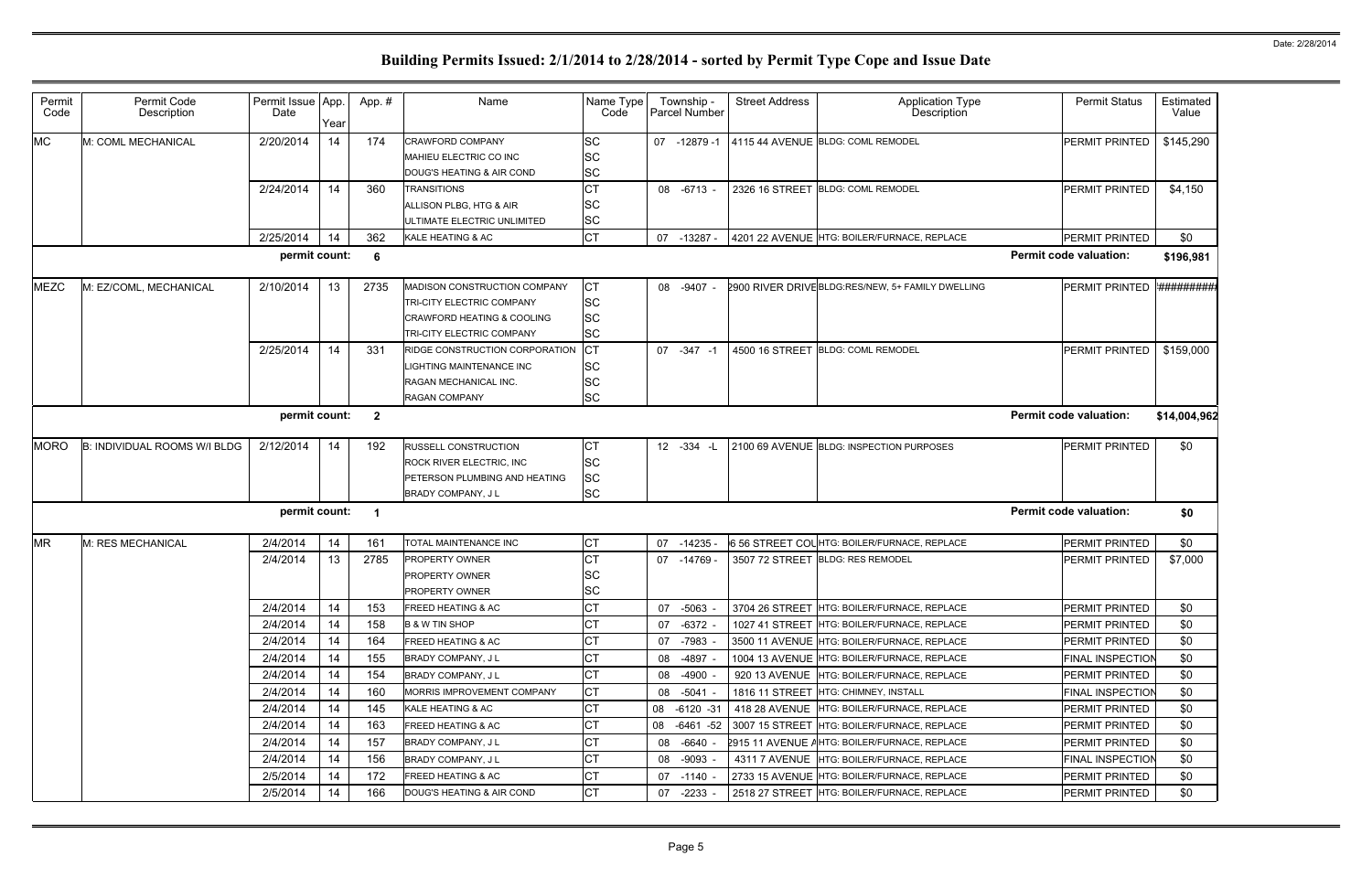| Permit    | Permit Code       | Permit Issue App. |      | App.# | Name                             | Name Type | Township -           | <b>Street Address</b> | <b>Application Type</b>                                     | <b>Permit Status</b>          | Estimated |
|-----------|-------------------|-------------------|------|-------|----------------------------------|-----------|----------------------|-----------------------|-------------------------------------------------------------|-------------------------------|-----------|
| Code      | Description       | Date              | Year |       |                                  | Code      | <b>Parcel Number</b> |                       | Description                                                 |                               | Value     |
| <b>MR</b> | M: RES MECHANICAL | 2/5/2014          | 14   | 168   | KLAUER HEATING & AC LTD          | CT        | 07 -571 -2           |                       | 1814 36 STREET HTG: BOILER/FURNACE, REPLACE                 | <b>FINAL INSPECTION</b>       | \$0       |
|           |                   | 2/5/2014          | 14   | 165   | DOUG'S HEATING & AIR COND        | <b>CT</b> | 08<br>$-1099$        | 2203 5 STREET         | HTG: BOILER/FURNACE, REPLACE                                | PERMIT PRINTED                | \$0       |
|           |                   | 2/5/2014          | 14   | 93    | THEN AND NOW CONSTRUCTION        | CT        | 08 -9361 -           |                       | 17 STREET COUFBLDG: RES REMODEL                             | PERMIT PRINTED                | \$39,000  |
|           |                   |                   |      |       | THREE SAINTS PLUMBING            | <b>SC</b> |                      |                       |                                                             |                               |           |
|           |                   |                   |      |       | KLAUER HEATING & AC LTD          | <b>SC</b> |                      |                       |                                                             |                               |           |
|           |                   |                   |      |       | ADVANTAGE ELCTRL SERVICES INC    | <b>SC</b> |                      |                       |                                                             |                               |           |
|           |                   | 2/11/2014         | 14   | 181   | ADVANCED MECH. & GEOTHERMAL      | <b>CT</b> | 08<br>$-5041$        |                       | 1816 11 STREET HTG: BOILER/FURNACE, REPLACE                 | <b>FINAL INSPECTION</b>       | \$0       |
|           |                   | 2/12/2014         | 14   | 190   | JOHNSON HEATING & A/C INC DBA    | <b>CT</b> | $-3480$<br>08        | 2519 13 STREET        | HTG: BOILER/FURNACE, REPLACE                                | <b>PERMIT PRINTED</b>         | \$0       |
|           |                   | 2/12/2014         | 14   | 189   | <b>FREED HEATING &amp; AC</b>    | СT        | 08<br>$-4723$        | 3635 4 AVENUE         | HTG: FURNACE/AC, REPLACE                                    | PERMIT PRINTED                | \$0       |
|           |                   | 2/12/2014         | 14   | 184   | <b>FREED HEATING &amp; AC</b>    | <b>CT</b> | -7433<br>08          | 2105 12 STREET        | HTG: BOILER/FURNACE, REPLACE                                | <b>PERMIT PRINTED</b>         | \$0       |
|           |                   | 2/12/2014         | 14   | 185   | <b>FREED HEATING &amp; AC</b>    | СT        | 08<br>-7911          |                       | 2002 15 STREET AHTG: BOILER/FURNACE, REPLACE                | PERMIT PRINTED                | \$0       |
|           |                   | 2/20/2014         | 14   | 338   | KALE HEATING & AC                | <b>CT</b> | $-13748$<br>07       |                       | 3743 53 STREET HTG: BOILER/FURNACE, REPLACE                 | PERMIT PRINTED                | \$0       |
|           |                   | 2/20/2014         | 14   | 139   | ZELNIO CONSTRUCTION, JOHN        | <b>CT</b> | $-14200 - 1$<br>07   |                       | 5315 19 AVENUE BLDG: RES REMODEL                            | <b>PERMIT PRINTED</b>         | \$26,000  |
|           |                   |                   |      |       | <b>CRUZ PLUMBING</b>             | <b>SC</b> |                      |                       |                                                             |                               |           |
|           |                   |                   |      |       | MAHIEU ELECTRIC CO INC           | SC        |                      |                       |                                                             |                               |           |
|           |                   |                   |      |       | <b>B &amp; W TIN SHOP</b>        | <b>SC</b> |                      |                       |                                                             |                               |           |
|           |                   | 2/20/2014         | 14   | 344   | BRADY COMPANY, J L               | <b>CT</b> | $-3610$<br>08        | 918 23 AVENUE         | <b>HTG: BOILER/FURNACE, REPLACE</b>                         | FINAL INSPECTION              | \$0       |
|           |                   | 2/20/2014         | 14   | 345   | BRADY COMPANY, J L               | <b>CT</b> | $-6268$<br>08        | 440 45 STREET         | HTG: BOILER/FURNACE, REPLACE                                | PERMIT PRINTED                | \$0       |
|           |                   | 2/20/2014         | 14   | 346   | BRADY COMPANY, J L               | <b>CT</b> | 08<br>-7479          |                       | 1317 25 AVENUE HTG: BOILER/FURNACE, REPLACE                 | PERMIT PRINTED                | \$0       |
|           |                   | 2/21/2014         | 14   | 349   | PRECISION AIR HTG & AC INC       | <b>CT</b> | 07<br>-11580 -       |                       | 5509 34 AVENUE HTG: BOILER/FURNACE, REPLACE                 | PERMIT PRINTED                | \$0       |
|           |                   | 2/21/2014         | 14   | 348   | JOHNSON HEATING & A/C INC DBA    | <b>CT</b> | -8074<br>07          |                       | 2722 35 STREET HTG: FURNACE/AC, REPLACE                     | PERMIT PRINTED                | \$0       |
|           |                   | 2/21/2014         | 14   | 347   | <b>FREED HEATING &amp; AC</b>    | <b>CT</b> | 80<br>$-3613 -27$    | 3113 2 STREET         | HTG: BOILER/FURNACE, REPLACE                                | PERMIT PRINTED                | \$0       |
|           |                   | 2/24/2014         | 14   | 354   | TOTAL MAINTENANCE INC            | <b>CT</b> | $-2371$<br>08        | <b>422 18 AVENUE</b>  | HTG: BOILER/FURNACE, REPLACE                                | PERMIT PRINTED                | \$0       |
|           |                   | 2/24/2014         | 14   | 353   | TOTAL MAINTENANCE INC            | СT        | -7139<br>08          |                       | 817 18 AVENUE A HTG: FURNACE/AC, REPLACE                    | PERMIT PRINTED                | \$0       |
|           |                   | 2/26/2014         | 14   | 370   | KALE HEATING & AC                | <b>CT</b> | $-13496$<br>07       |                       | 4224 22 AVENUE HTG: BOILER/FURNACE, REPLACE                 | PERMIT PRINTED                | \$0       |
|           |                   | 2/26/2014         | 14   | 369   | <b>KALE HEATING &amp; AC</b>     | <b>CT</b> | 07<br>$-5373$        |                       | 3220 53 STREET AHTG: BOILER/FURNACE, REPLACE                | PERMIT PRINTED                | \$0       |
|           |                   | 2/27/2014         | 13   | 2458  | HODGE INC, GARY                  | <b>CT</b> | 07 -2809             |                       | 3404 14 STREET BLDG:RES/NEW, SINGLE FAMILY ATTD (TOWNHOUSE) | <b>PERMIT PRINTED</b>         | \$288,900 |
|           |                   |                   |      |       | <b>EWERT PLUMBING</b>            | lsc.      |                      |                       |                                                             |                               |           |
|           |                   |                   |      |       | <b>EWERT PLUMBING</b>            | <b>SC</b> |                      |                       |                                                             |                               |           |
|           |                   |                   |      |       | <b>HANSSEN ELECTRIC</b>          | SC        |                      |                       |                                                             |                               |           |
|           |                   |                   |      |       | <b>BRADY COMPANY, JL</b>         | <b>SC</b> |                      |                       |                                                             |                               |           |
|           |                   |                   |      |       | <b>JB INSTALLATIONS</b>          | <b>SC</b> |                      |                       |                                                             |                               |           |
|           |                   | permit count:     |      | 35    |                                  |           |                      |                       |                                                             | <b>Permit code valuation:</b> | \$360,900 |
| PC        | P: COML PLUMBING  | 2/12/2014         | 14   | 192   | RUSSELL CONSTRUCTION             | СT        | 12 -334 -L           |                       | 2100 69 AVENUE BLDG: INSPECTION PURPOSES                    | PERMIT PRINTED                | \$0       |
|           |                   |                   |      |       | <b>ROCK RIVER ELECTRIC, INC.</b> | <b>SC</b> |                      |                       |                                                             |                               |           |
|           |                   |                   |      |       | PETERSON PLUMBING AND HEATING    | <b>SC</b> |                      |                       |                                                             |                               |           |
|           |                   |                   |      |       | BRADY COMPANY, JL                | <b>SC</b> |                      |                       |                                                             |                               |           |
|           |                   | 2/18/2014         | 14   | 174   | <b>PROPERTY OWNER</b>            | СT        | 07 -12879 -1         |                       | 4115 44 AVENUE BLDG: COML REMODEL                           | <b>PERMIT PRINTED</b>         | \$145,290 |
|           |                   |                   |      |       | <b>CRAWFORD COMPANY</b>          | <b>SC</b> |                      |                       |                                                             |                               |           |
|           |                   |                   |      |       | MAHIEU ELECTRIC CO INC           | <b>SC</b> |                      |                       |                                                             |                               |           |
|           |                   |                   |      |       |                                  |           |                      |                       |                                                             |                               |           |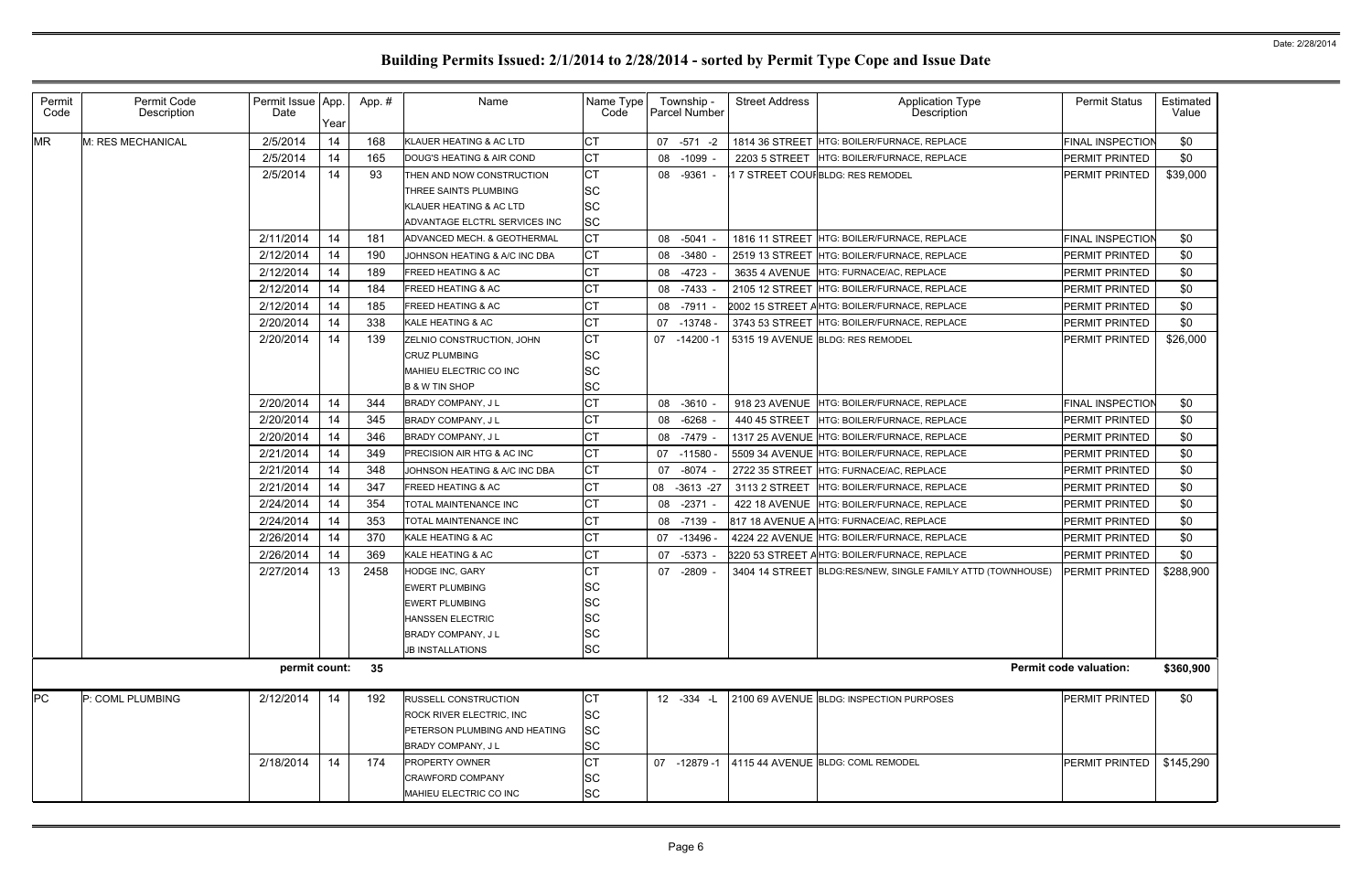| Permit<br>Code   | Permit Code<br>Description                                           | Permit Issue App.<br>Date | Year | App. #                  | Name                              | Name Type<br>Code | Township -<br><b>Parcel Number</b> | <b>Street Address</b> | <b>Application Type</b><br>Description                            | <b>Permit Status</b>          | Estimated<br>Value |  |
|------------------|----------------------------------------------------------------------|---------------------------|------|-------------------------|-----------------------------------|-------------------|------------------------------------|-----------------------|-------------------------------------------------------------------|-------------------------------|--------------------|--|
| PC               | P: COML PLUMBING                                                     | 2/18/2014                 | 14   | 174                     | DOUG'S HEATING & AIR COND         | <b>SC</b>         | 07<br>$-12879 - 7$                 |                       | 4115 44 AVENUE BLDG: COML REMODEL                                 | PERMIT PRINTED                | \$145,290          |  |
|                  |                                                                      | 2/24/2014                 | 13   | 1352                    | COLCON INDUSTRIES CORPORATION     | <b>CT</b>         | 07<br>$-304 - 1$                   |                       | 6600 44 AVENUE BLDG:COML/NEW, STORES/CUSTOMER SERVICE             | PERMIT PRINTED                | <i>**********</i>  |  |
|                  |                                                                      |                           |      |                         | <b>SAUK VALLEY PLUMBING INC.</b>  | <b>SC</b>         |                                    |                       |                                                                   |                               |                    |  |
|                  |                                                                      |                           |      |                         | <b>XTREME FIRE PROTECTION</b>     | SC                |                                    |                       |                                                                   |                               |                    |  |
|                  |                                                                      |                           |      |                         | <b>XTREME FIRE PROTECTION</b>     | SC                |                                    |                       |                                                                   |                               |                    |  |
|                  |                                                                      |                           |      |                         | <b>GREEN J. ELECTRIC LLC</b>      | SC                |                                    |                       |                                                                   |                               |                    |  |
|                  |                                                                      |                           |      |                         | <b>TEMP-MASTERS, INC</b>          | SC                |                                    |                       |                                                                   |                               |                    |  |
|                  |                                                                      |                           |      |                         | HOMETOWN PLUMBING AND HEATING     | <b>SC</b>         |                                    |                       |                                                                   |                               |                    |  |
|                  | permit count:<br><b>Permit code valuation:</b><br>-3<br>\$65,145,290 |                           |      |                         |                                   |                   |                                    |                       |                                                                   |                               |                    |  |
| PCR <sub>6</sub> | P: RES GAS MTR RECONCT (6 MO                                         | 2/4/2014                  | 14   | 159                     | HOMETOWN PLUMBING AND HEATING     | <b>CT</b>         | 07<br>$-11572$                     |                       | 5407 11 AVENUE APLBG: GAS MTR RECONNECT AFTER 6 MONTHS            | <b>FINAL INSPECTION</b>       | \$0                |  |
|                  |                                                                      | 2/4/2014                  | 14   | 151                     | DOUG'S HEATING & AIR COND         | <b>CT</b>         | $-2623$<br>08                      | <b>2436 4 AVENUE</b>  | HTG: GAS MTR RECONNECT AFTER 6 MONTHS                             | FINAL INSPECTION              | \$0                |  |
|                  |                                                                      | 2/5/2014                  | 14   | 173                     | HOMETOWN PLUMBING AND HEATING     | CT                | $-9742$<br>07                      |                       | 4900 45 AVENUE PLBG: GAS MTR RECONNECT AFTER 6 MONTHS             | <b>PERMIT PRINTED</b>         | \$0                |  |
|                  |                                                                      | 2/13/2014                 | 14   | 329                     | <b>TRITON PLUMBING</b>            | СT                | -726<br>07                         |                       | 5212 11 AVENUE APLBG: GAS MTR RECONNECT AFTER 6 MONTHS            | FINAL INSPECTION              | \$0                |  |
|                  |                                                                      | 2/20/2014                 | 14   | 340                     | NORTHWEST MECHANICAL              | <b>CT</b>         | 08 -6254                           | 417 46 STREET         | PLBG: GAS MTR RECONNECT AFTER 6 MONTHS                            | FINAL INSPECTION              | \$0                |  |
|                  | permit count:<br><b>Permit code valuation:</b><br>\$0<br>-5          |                           |      |                         |                                   |                   |                                    |                       |                                                                   |                               |                    |  |
| <b>PCWS</b>      | P: CITY WATER/SEWER                                                  | 2/5/2014                  | 14   | 167                     | <b>CJ NOW</b>                     | СT                | 08 -1984                           |                       | 1820 17 AVENUE PLBG: SEWER REPAIR                                 | PERMIT PRINTED                | \$0                |  |
|                  |                                                                      | 2/25/2014                 | 14   | 363                     | <b>BLONDELL PLUMBING SERVICES</b> | <b>CT</b>         | $-6715$<br>08                      |                       | 1623 24 AVENUE PLBG: SEWER REPAIR                                 | PERMIT PRINTED                | \$0                |  |
|                  |                                                                      | permit count:             |      | $\overline{\mathbf{2}}$ |                                   |                   |                                    |                       |                                                                   | <b>Permit code valuation:</b> | \$0                |  |
| PDR              | P: RES DISCONNECT SWR/WTR S                                          | 2/24/2014                 | 14   | 358                     | <b>ERICKSON PLUMBING</b>          | СT                | 07<br>$-11079$                     |                       | 3737 38 AVENUE PLBG: DISCONNECT WATER & SEWER SERVICE             | PERMIT PRINTED                | \$0                |  |
|                  |                                                                      | 2/24/2014                 | 14   | 359                     | <b>ERICKSON PLUMBING</b>          | <b>CT</b>         | 07<br>$-224$                       |                       | 3757 38 AVENUE PLBG: DISCONNECT WATER & SEWER SERVICE             | PERMIT PRINTED                | \$0                |  |
|                  |                                                                      | 2/24/2014                 | 14   | 355                     | <b>ERICKSON PLUMBING</b>          | СT                | 07<br>-335 -37                     |                       | 3637 40 AVENUE PLBG: DISCONNECT WATER & SEWER SERVICE             | PERMIT PRINTED                | \$0                |  |
|                  |                                                                      | 2/24/2014                 | 14   | 356                     | <b>ERICKSON PLUMBING</b>          | СT                | 07<br>$-335 -66$                   |                       | 3621 40 AVENUE PLBG: DISCONNECT WATER & SEWER SERVICE             | PERMIT PRINTED                | \$0                |  |
|                  |                                                                      | 2/24/2014                 | 14   | 357                     | <b>ERICKSON PLUMBING</b>          | <b>CT</b>         |                                    |                       | 07 -335 -90 3701 40 AVENUE PLBG: DISCONNECT WATER & SEWER SERVICE | PERMIT PRINTED                | \$0                |  |
|                  |                                                                      | permit count:             |      | -5                      |                                   |                   |                                    |                       |                                                                   | <b>Permit code valuation:</b> | \$0                |  |
| PDW <sub>2</sub> | P: COML DISCONNECT WATER SV                                          | 2/24/2014                 | 14   | 351                     | <b>CJ NOW</b>                     | <b>CT</b>         | 08 -2684                           |                       | 5027 4 AVENUE PLBG: DISCONNECT WATER SERVICE                      | <b>FINAL INSPECTION</b>       | \$0                |  |
|                  |                                                                      | permit count:             |      | $\overline{\mathbf{1}}$ |                                   |                   |                                    |                       |                                                                   | <b>Permit code valuation:</b> | \$0                |  |
| PEZC             | P: EZ/COML, PLUMBING                                                 | 2/4/2014                  | 14   | 116                     | <b>REEN CONSTRUCTION</b>          | CТ                | 08 -5799                           |                       | 1122 5 AVENUE BLDG: COML REMODEL                                  | PERMIT PRINTED                | \$105,298          |  |
|                  |                                                                      |                           |      |                         | PETERSON PLUMBING AND HEATING     | SC                |                                    |                       |                                                                   |                               |                    |  |
|                  |                                                                      |                           |      |                         | GPE INC.                          | SC                |                                    |                       |                                                                   |                               |                    |  |
|                  |                                                                      | 2/25/2014                 | 14   | 331                     | RIDGE CONSTRUCTION CORPORATION    | IСТ               | 07 -347 -1                         |                       | 4500 16 STREET BLDG: COML REMODEL                                 | PERMIT PRINTED                | \$159,000          |  |
|                  |                                                                      |                           |      |                         | LIGHTING MAINTENANCE INC          | SC                |                                    |                       |                                                                   |                               |                    |  |
|                  |                                                                      |                           |      |                         | <b>RAGAN MECHANICAL INC.</b>      | SC                |                                    |                       |                                                                   |                               |                    |  |
|                  |                                                                      |                           |      |                         | <b>RAGAN COMPANY</b>              | <b>SC</b>         |                                    |                       |                                                                   |                               |                    |  |
|                  |                                                                      | 2/25/2014                 | 14   | 140                     | PEARSON ENTPRISES OF THE QC       | СT                | 08 -5527                           | 425 15 STREET         | <b>BLDG: COML REMODEL</b>                                         | PERMIT PRINTED                | \$136,300          |  |
|                  |                                                                      |                           |      |                         | PETERSON PLUMBING AND HEATING     | <b>SC</b>         |                                    |                       |                                                                   |                               |                    |  |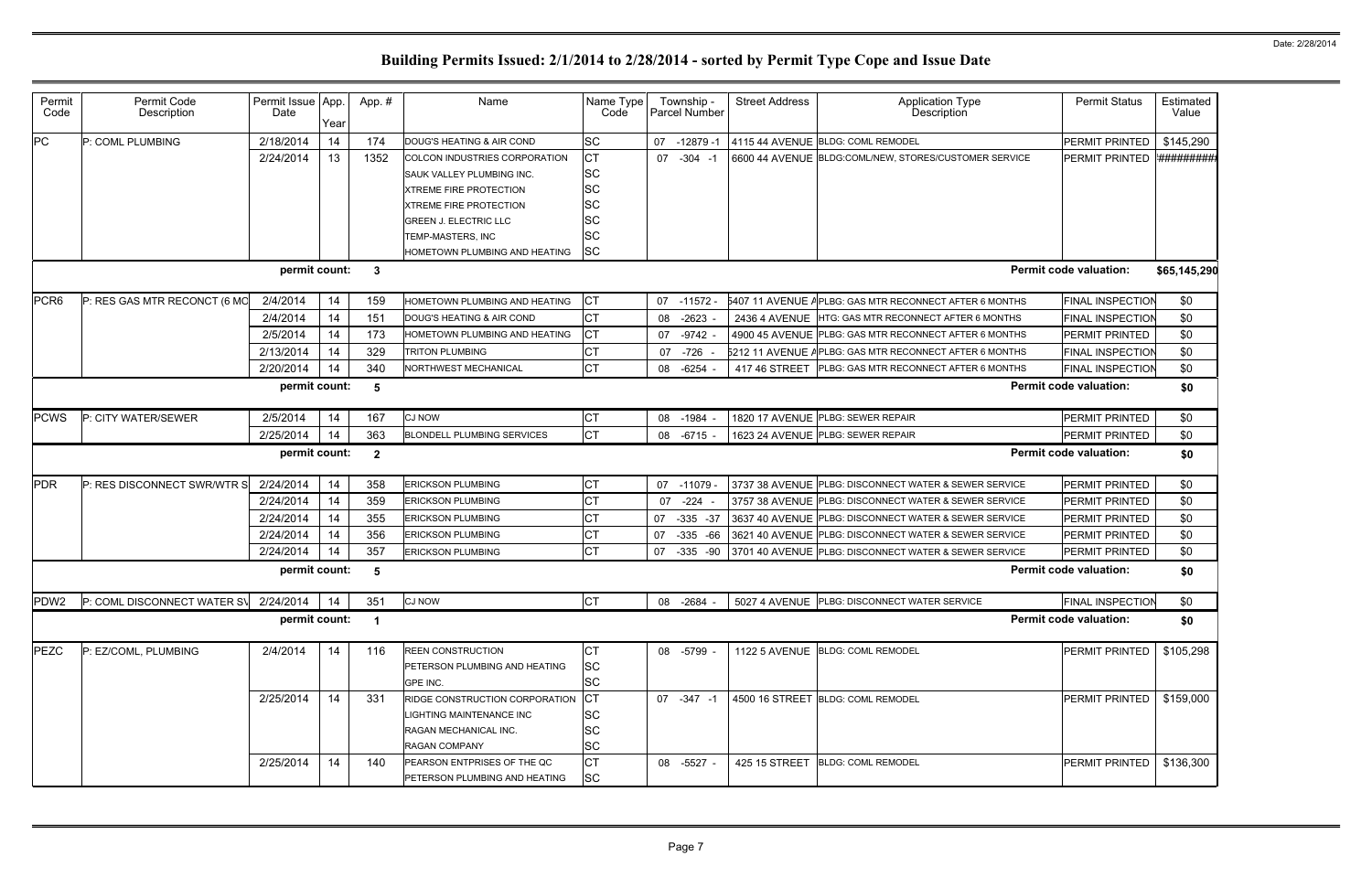| Permit<br>Code | Permit Code<br>Description | Permit Issue App.<br>Date | Year | App.#                   | Name                                                                                                                      | Name Type<br>Code                                | Township -<br>Parcel Number | <b>Street Address</b>          | <b>Application Type</b><br>Description         | <b>Permit Status</b>          | Estimated<br>Value |
|----------------|----------------------------|---------------------------|------|-------------------------|---------------------------------------------------------------------------------------------------------------------------|--------------------------------------------------|-----------------------------|--------------------------------|------------------------------------------------|-------------------------------|--------------------|
|                |                            | permit count:             |      | -3                      |                                                                                                                           |                                                  |                             |                                |                                                | <b>Permit code valuation:</b> | \$400,598          |
| <b>PEZR</b>    | P: EZ/RES, PLUMBING        | 2/4/2014                  | 14   | 93                      | THEN AND NOW CONSTRUCTION<br>THREE SAINTS PLUMBING<br><b>KLAUER HEATING &amp; AC LTD</b><br>ADVANTAGE ELCTRL SERVICES INC | CT<br><b>SC</b><br><b>SC</b><br><b>SC</b>        | 08 -9361                    |                                | 17 STREET COUFBLDG: RES REMODEL                | PERMIT PRINTED                | \$39,000           |
|                |                            | permit count:             |      | $\overline{\mathbf{1}}$ |                                                                                                                           |                                                  |                             |                                |                                                | <b>Permit code valuation:</b> | \$39,000           |
| <b>PGAS</b>    | P: COML GAS PIPING         | 2/28/2014                 | 14   | 377                     | <b>CRAWFORD COMPANY</b>                                                                                                   | <b>CT</b>                                        | 07 -13954                   | 3407 23 AVENUE HTG: GAS PIPING |                                                | PERMIT PRINTED                | \$0                |
|                |                            | permit count:             |      | - 1                     |                                                                                                                           |                                                  |                             |                                |                                                | <b>Permit code valuation:</b> | \$0                |
| <b>PR</b>      | P: RES PLUMBING            | 2/4/2014                  | 14   | 139                     | ZELNIO CONSTRUCTION, JOHN<br><b>CRUZ PLUMBING</b><br>MAHIEU ELECTRIC CO INC<br><b>B &amp; W TIN SHOP</b>                  | <b>CT</b><br><b>SC</b><br><b>SC</b><br><b>SC</b> | 07<br>$-14200 -$            |                                | 5315 19 AVENUE BLDG: RES REMODEL               | PERMIT PRINTED                | \$26,000           |
|                |                            | 2/4/2014                  | 14   | 125                     | <b>PROPERTY OWNER</b><br><b>PROPERTY OWNER</b><br><b>PROPERTY OWNER</b>                                                   | <b>CT</b><br><b>SC</b><br><b>SC</b>              | 07 -7067                    |                                | 3831 15 STREET CBLDG: RES REMODEL              | <b>PERMIT PRINTED</b>         | \$20,000           |
|                |                            | 2/5/2014                  | 14   | 171                     | <b>CJ NOW</b>                                                                                                             | <b>CT</b>                                        | $-5560$<br>07               |                                | 1149 49 STREET PLBG: WATER SERVICE REPLACEMENT | <b>FINAL INSPECTION</b>       | \$0                |
|                |                            | 2/5/2014                  | 14   | 170                     | <b>CJ NOW</b>                                                                                                             | <b>CT</b>                                        | $-6730$<br>08               |                                | 1814 23 AVENUE PLBG: SEWER REPAIR              | <b>FINAL INSPECTION</b>       | \$0                |
|                |                            | 2/6/2014                  | 14   | 176                     | <b>CJ NOW</b>                                                                                                             | <b>CT</b>                                        | $-2622$<br>08               |                                | 2440 4 AVENUE PLBG: SEWER REPAIR               | <b>FINAL INSPECTION</b>       | \$0                |
|                |                            | 2/12/2014                 | 14   | 191                     | <b>SUPERIOR PLUMBING</b>                                                                                                  | <b>CT</b>                                        | 07<br>-6832                 |                                | 0 31 AVENUE COLPLBG: SEWER REPAIR              | <b>FINAL INSPECTION</b>       | \$0                |
|                |                            | 2/20/2014                 | 13   | 2891                    | <b>PROPERTY OWNER</b><br><b>PROPERTY OWNER</b><br><b>WATSON PLUMBING AND MECHANICAL</b>                                   | <b>CT</b><br><b>SC</b><br><b>SC</b>              | 07 -7688                    |                                | 2405 23 AVENUE ABLDG: RES REMODEL              | <b>PERMIT PRINTED</b>         | \$12,000           |
|                |                            | 2/20/2014                 | 14   | 342                     | THREE SAINTS PLUMBING                                                                                                     | <b>CT</b>                                        | 08 -113                     |                                | 1831 13 AVENUE PLBG: INSTALLATION, RESIDENTIAL | PERMIT PRINTED                | \$0                |
|                |                            | 2/20/2014                 | 14   | 343                     | <b>CJ NOW</b>                                                                                                             | <b>CT</b>                                        | 08 -1410                    |                                | 1202 7 AVENUE PLBG: WATER SERVICE REPLACEMENT  | <b>PERMIT PRINTED</b>         | \$0                |
|                |                            | 2/26/2014                 | 14   | 368                     | PETERSON PLUMBING AND HEATING                                                                                             | <b>CT</b>                                        | 07 -13192 -                 |                                | 2 GLENWOOD DR PLBG: SEWER REPAIR               | <b>PERMIT PRINTED</b>         | \$0                |
|                |                            | 2/27/2014                 | 14   | 374                     | PETERSON PLUMBING AND HEATING                                                                                             | <b>CT</b>                                        | 08 -7248 -                  |                                | 434 52 STREET PLBG: WATER SERVICE REPLACEMENT  | PERMIT PRINTED                | \$0                |
|                |                            | permit count:             |      | 11                      |                                                                                                                           |                                                  |                             |                                |                                                | <b>Permit code valuation:</b> | \$58,000           |
| <b>PRWH</b>    | P: RES WATER HEATER        | 2/4/2014                  | 14   | 147                     | <b>BLONDELL PLUMBING SERVICES</b>                                                                                         | CT                                               | 07 -13460                   |                                | 3623 73 STREET PLBG: WATER HEATER              | PERMIT PRINTED                | \$0                |
|                |                            | 2/4/2014                  | 14   | 148                     | <b>BLONDELL PLUMBING SERVICES</b>                                                                                         | <b>CT</b>                                        | 07 -13917 -                 |                                | 3542 49 STREET PLBG: WATER HEATER              | <b>PERMIT PRINTED</b>         | \$0                |
|                |                            | 2/4/2014                  | 14   | 162                     | WATSON PLUMBING AND MECHANICAL                                                                                            | <b>CT</b>                                        | 07 -5673                    |                                | 2316 44 STREET PLBG: WATER HEATER              | PERMIT PRINTED                | \$0                |
|                |                            | 2/4/2014                  | 14   | 146                     | <b>BLONDELL PLUMBING SERVICES</b>                                                                                         | <b>CT</b>                                        | -917 -1<br>07               |                                | 1815 42 STREET PLBG: WATER HEATER              | <b>PERMIT PRINTED</b>         | \$0                |
|                |                            | 2/11/2014                 | 14   | 180                     | <b>PROPERTY OWNER</b>                                                                                                     | <b>CT</b>                                        | 07 -1960                    |                                | 2329 29 STREET PLBG: WATER HEATER              | <b>PERMIT PRINTED</b>         | \$0                |
|                |                            | 2/20/2014                 | 14   | 341                     | <b>BLONDELL PLUMBING SERVICES</b>                                                                                         | <b>CT</b>                                        | -9007<br>08                 |                                | 2403 2 STREET   PLBG: WATER HEATER             | <b>PERMIT PRINTED</b>         | \$0                |
|                |                            | 2/24/2014                 | 14   | 352                     | WATSON PLUMBING AND MECHANICAL                                                                                            | <b>CT</b>                                        | 07 -13313 -                 |                                | 3320 14 STREET APLBG: WATER HEATER             | <b>PERMIT PRINTED</b>         | \$0                |
|                |                            | permit count:             |      | -7                      |                                                                                                                           |                                                  |                             |                                |                                                | <b>Permit code valuation:</b> | \$0                |
| <b>PRX</b>     | P: RES EXCAVATION          | 2/5/2014                  | 14   | 171                     | <b>CJ NOW</b>                                                                                                             | <b>CT</b>                                        | 07 -5560                    |                                | 1149 49 STREET PLBG: WATER SERVICE REPLACEMENT | <b>PERMIT PRINTED</b>         | \$0                |